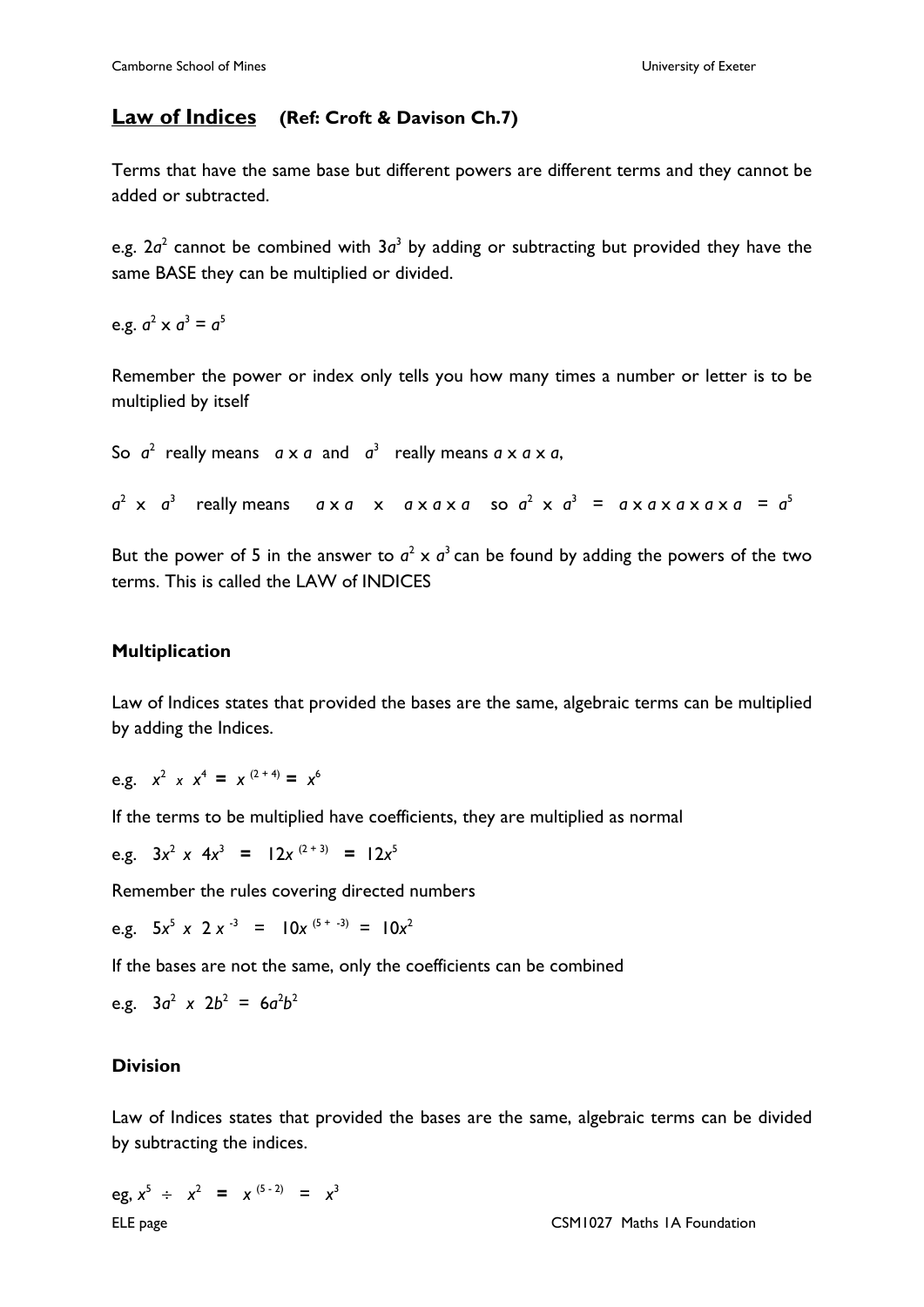Coefficients of terms are divided as normal

eg.  $24x^4 \div 6x^2 = 4x^{(4-2)} = 4x^2$ 

Care must be taken if the terms have NEGATIVE indices

eg. 
$$
x^4 \div x^{-3} = x^{(4-3)} = x^7
$$

#### **Raising to a power**

Sometimes terms that already include a power or index must be raised to a further power, in this case the two powers are multiplied

e.g.  $(a^2)^3$  This means  $a^2$  must be multiplied by itself 3 times  $a^2 \times a^2 \times a^2 = a^{(2 \times 3)} = a^6$ 

If the term has a coefficient it must be raised to the power

e.g.  $(3x^2)^4$  = 81*x*<sup>8</sup> or  $(2x^{-3})^5$  = 32*x*<sup>-15</sup>

### **Lowering to a root**

The term 36x<sup>2</sup> is an example of an exact square - this means that it is something multiplied by itself, in this case 6*a* because 6*a* x 6*a* = 36*a*<sup>2</sup>. So 6*a* is said to be the square root of 36*a*<sup>2</sup>

The cube root of 27 $a^3$  would be 3*a* because 3*a* x 3*a* x 3*a* = 27 $a^3$ . Finding the root of a number is called lowering the number to a specified root.

To lower a term to a root the power of the term is divided by the root required

e.g. 
$$
2\sqrt{x^6} = x^{(6 \div 2)} = x^3
$$

If the term has a coefficient the root must be found for this as well as for the symbol.

e.g.  $3\sqrt{125x^{12}} = 5x^{(12 \div 3)} = 5x^4$  or  $5\sqrt{32b^{20}} = 2b^4$ 

### **Fractional and Negative Powers**

Fractional powers are another way of expressing roots eg  $x^{\frac{1}{4}}$  is another way of saying the fourth root of x or a  $\frac{1}{5}$  is the same as the fifth root of a.

If an algebraic term has a negative index, it can be converted into a positive index by taking the reciprocal of the term and changing the sign if the index